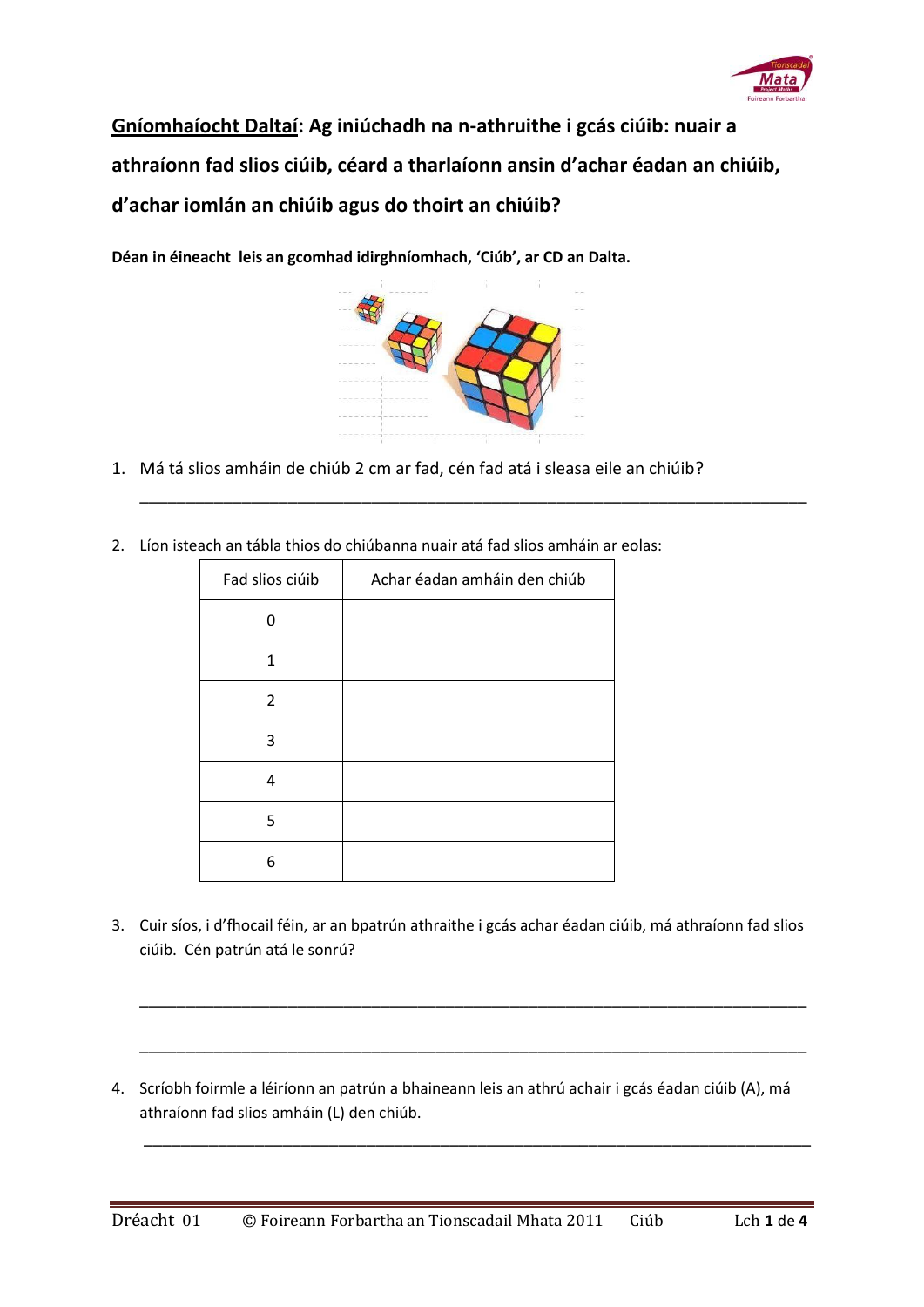

|          | Tarraing graf thíos d'achar éadan ciúib de réir mar a athraíonn fad slios ciúib. |  |  |  |
|----------|----------------------------------------------------------------------------------|--|--|--|
| 250      |                                                                                  |  |  |  |
| 240      |                                                                                  |  |  |  |
| 230      |                                                                                  |  |  |  |
| 220      |                                                                                  |  |  |  |
| 210      |                                                                                  |  |  |  |
| 200      |                                                                                  |  |  |  |
| 190      |                                                                                  |  |  |  |
| 180      |                                                                                  |  |  |  |
| 170      |                                                                                  |  |  |  |
| 160      |                                                                                  |  |  |  |
| 150      |                                                                                  |  |  |  |
| 140      |                                                                                  |  |  |  |
| 130      |                                                                                  |  |  |  |
| 120      |                                                                                  |  |  |  |
| 110      |                                                                                  |  |  |  |
| 100      |                                                                                  |  |  |  |
| 90       |                                                                                  |  |  |  |
| 80       |                                                                                  |  |  |  |
| 70       |                                                                                  |  |  |  |
| 60       |                                                                                  |  |  |  |
| 50       |                                                                                  |  |  |  |
| 40       |                                                                                  |  |  |  |
|          |                                                                                  |  |  |  |
| 30       |                                                                                  |  |  |  |
| 20<br>10 |                                                                                  |  |  |  |

5. Cé acu coibhneas líneach, coibhneas cearnach nó coibhneas easpónantúil atá idir fad slios ciúib

\_\_\_\_\_\_\_\_\_\_\_\_\_\_\_\_\_\_\_\_\_\_\_\_\_\_\_\_\_\_\_\_\_\_\_\_\_\_\_\_\_\_\_\_\_\_\_\_\_\_\_\_\_\_\_\_\_\_\_\_\_\_\_\_\_\_\_\_\_\_\_\_\_

7. Líon isteach an tábla thios d'achar dromchla ciúib nuair atá fad slios amháin ar eolas:

| Fad slios ciúib | Achar dromchla iomlán an chiúib |
|-----------------|---------------------------------|
| O               |                                 |
| 1               |                                 |
| $\overline{2}$  |                                 |
| 3               |                                 |
| 4               |                                 |
| 5               |                                 |
| 6               |                                 |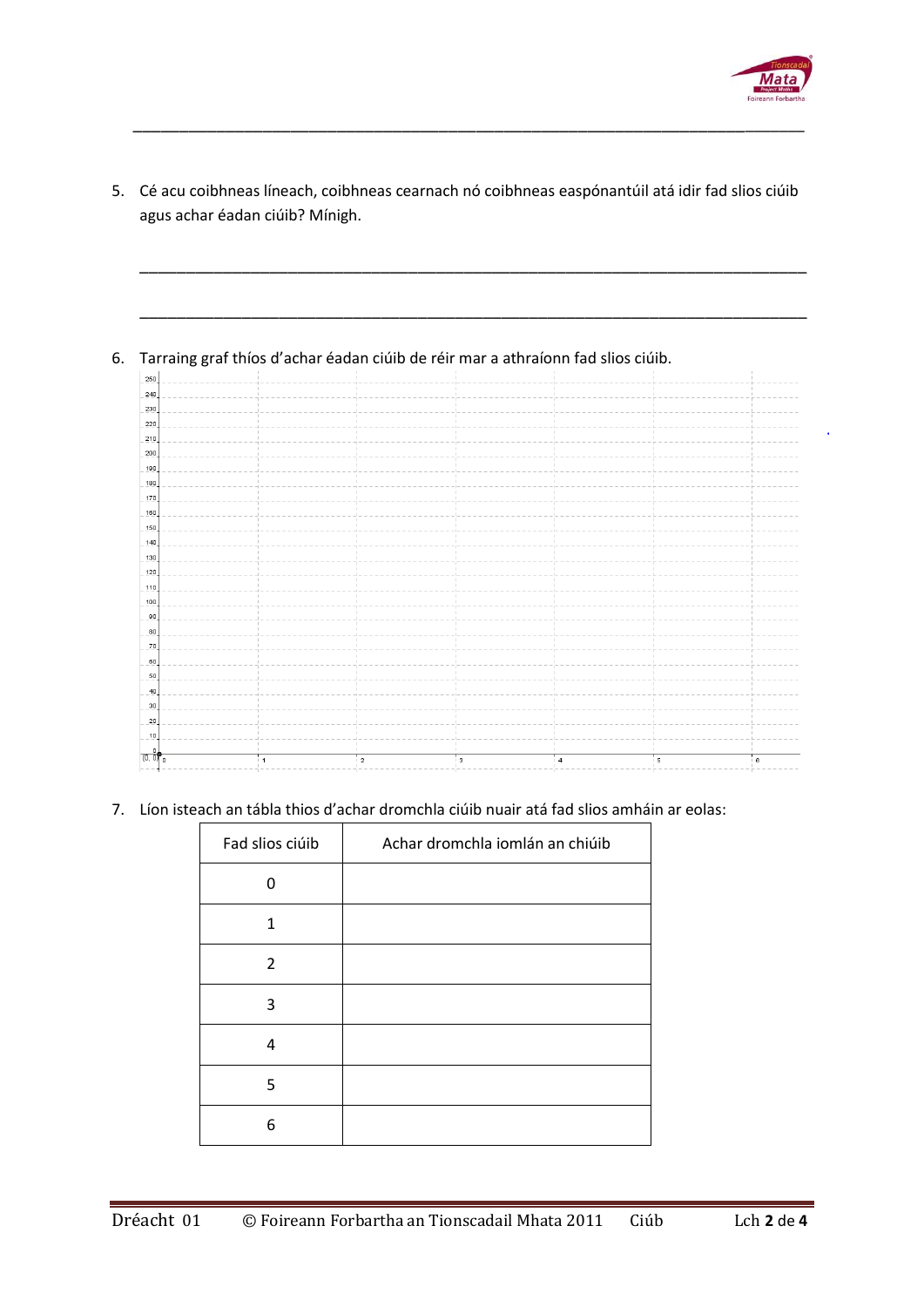

- 8. Cuir síos, i d'fhocail féin, ar an bpatrún athraithe i gcás achar dromchla iomlán ciúib nuair a athraíonn fad slios ciúib. Cén patrún atá le sonrú?
- 9. Scríobh foirmle a léiríonn an patrún a dhéanann an t-athrú ar achar dromchla iomlán ciúib de réir mar a athraíonn fad slios ciúib.

\_\_\_\_\_\_\_\_\_\_\_\_\_\_\_\_\_\_\_\_\_\_\_\_\_\_\_\_\_\_\_\_\_\_\_\_\_\_\_\_\_\_\_\_\_\_\_\_\_\_\_\_\_\_\_\_\_\_\_\_\_\_\_\_\_\_\_\_\_\_\_\_

10. Cé acu coibhneas líneach, coibhneas cearnach, coibhneas easpónantúil nó coibhneas éigin eile atá idir fad slios ciúib agus achar dromchla iomlán an chiúib? Mínigh.

\_\_\_\_\_\_\_\_\_\_\_\_\_\_\_\_\_\_\_\_\_\_\_\_\_\_\_\_\_\_\_\_\_\_\_\_\_\_\_\_\_\_\_\_\_\_\_\_\_\_\_\_\_\_\_\_\_\_\_\_\_\_\_\_\_\_\_\_\_\_

\_\_\_\_\_\_\_\_\_\_\_\_\_\_\_\_\_\_\_\_\_\_\_\_\_\_\_\_\_\_\_\_\_\_\_\_\_\_\_\_\_\_\_\_\_\_\_\_\_\_\_\_\_\_\_\_\_\_\_\_\_\_\_\_\_\_\_\_\_\_

\_\_\_\_\_\_\_\_\_\_\_\_\_\_\_\_\_\_\_\_\_\_\_\_\_\_\_\_\_\_\_\_\_\_\_\_\_\_\_\_\_\_\_\_\_\_\_\_\_\_\_\_\_\_\_\_\_\_\_\_\_\_\_\_\_\_\_\_\_\_

- 11. Tarraing graf ar an léaráid thuas (Ceist 6) a léiríonn an t-athrú ar achar dromchla iomlán ciúib de réir mar a athraíonn fad slios ciúib.
- 12. Líon isteach an tábla seo do thoirt chiúib nuair atá fad slios amháin den chiúb ar eolas:

| Fad slios ciúib | Toirt an chiúib |
|-----------------|-----------------|
| n               |                 |
|                 |                 |
| $\overline{2}$  |                 |
| 3               |                 |
| 4               |                 |
| 5               |                 |
| 6               |                 |

13. Cuir síos i d'fhocail féin , ar an bpatrún athraithe i gcás toirt chiúib nuair a athraíonn fad slios ciúib. Cén patrún atá le sonrú?

\_\_\_\_\_\_\_\_\_\_\_\_\_\_\_\_\_\_\_\_\_\_\_\_\_\_\_\_\_\_\_\_\_\_\_\_\_\_\_\_\_\_\_\_\_\_\_\_\_\_\_\_\_\_\_\_\_\_\_\_\_\_\_\_\_\_\_\_\_\_

\_\_\_\_\_\_\_\_\_\_\_\_\_\_\_\_\_\_\_\_\_\_\_\_\_\_\_\_\_\_\_\_\_\_\_\_\_\_\_\_\_\_\_\_\_\_\_\_\_\_\_\_\_\_\_\_\_\_\_\_\_\_\_\_\_\_\_\_\_\_

\_\_\_\_\_\_\_\_\_\_\_\_\_\_\_\_\_\_\_\_\_\_\_\_\_\_\_\_\_\_\_\_\_\_\_\_\_\_\_\_\_\_\_\_\_\_\_\_\_\_\_\_\_\_\_\_\_\_\_\_\_\_\_\_\_\_\_\_\_\_

\_\_\_\_\_\_\_\_\_\_\_\_\_\_\_\_\_\_\_\_\_\_\_\_\_\_\_\_\_\_\_\_\_\_\_\_\_\_\_\_\_\_\_\_\_\_\_\_\_\_\_\_\_\_\_\_\_\_\_\_\_\_\_\_\_\_\_\_\_\_

\_\_\_\_\_\_\_\_\_\_\_\_\_\_\_\_\_\_\_\_\_\_\_\_\_\_\_\_\_\_\_\_\_\_\_\_\_\_\_\_\_\_\_\_\_\_\_\_\_\_\_\_\_\_\_\_\_\_\_\_\_\_\_\_\_\_\_\_\_\_

14. Scríobh foirmle a léiríonn an patrún a dhéanann an t-athrú ar thoirt chiúib de réir mar a athraíonn fad slios ciúib.